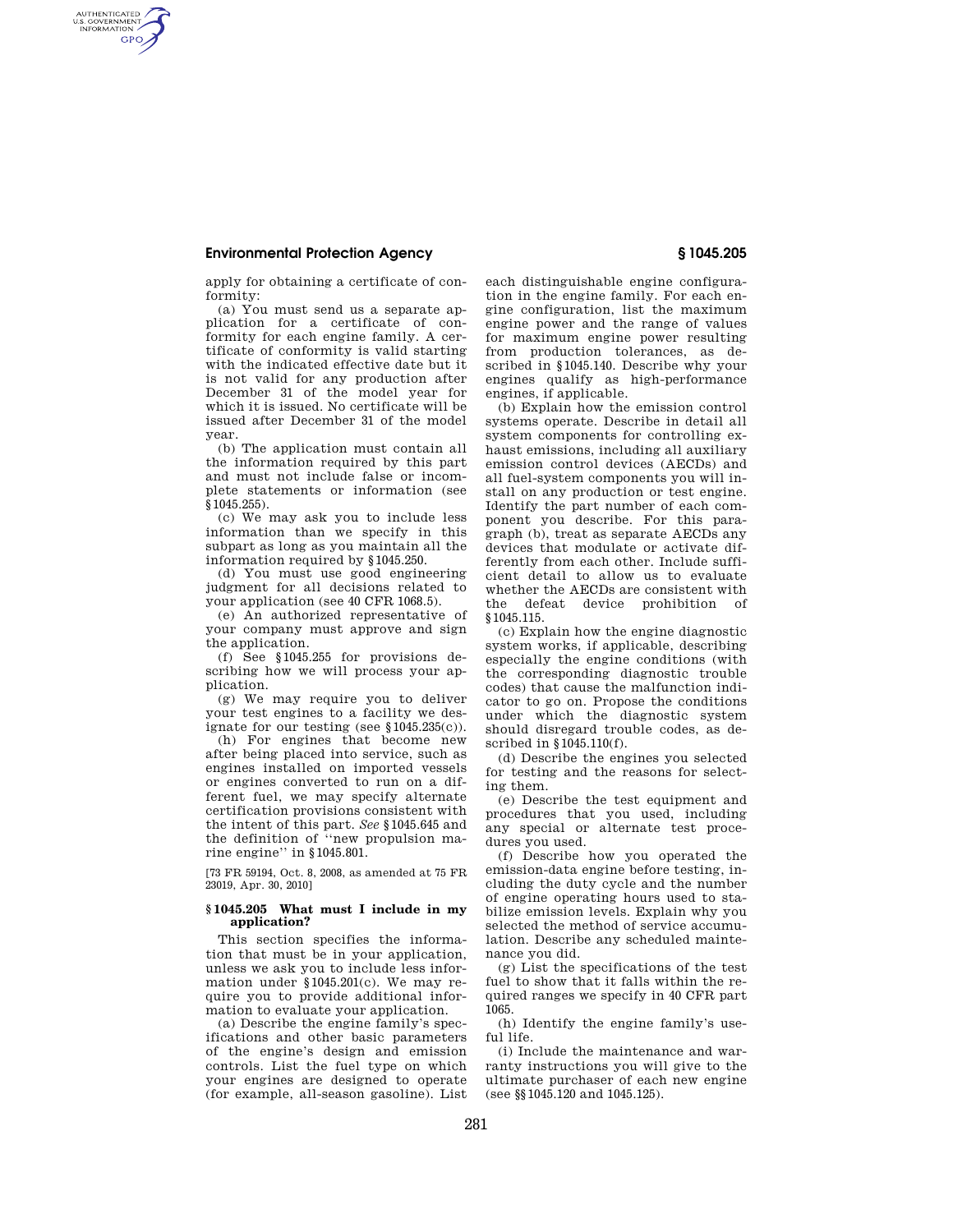(j) Include the emission-related installation instructions you will provide if someone else installs your engines in a vessel (see §1045.130).

(k) Describe your emission control information label (see §1045.135).

(l) Identify the emission standards or FELs to which you are certifying engines in the engine family.

(m) Identify the engine family's deterioration factors and describe how you developed them (see §1045.245). Present any emission test data you used for this.

(n) State that you operated your emission-data engines as described in the application (including the test procedures, test parameters, and test fuels) to show you meet the requirements of this part.

(o) Present emission data to show that you meet emission standards, as follows:

(1) Present emission data by mode for hydrocarbons (such as THC or THCE, as applicable),  $NO<sub>x</sub>$ , and CO on an emission-data engine to show your engines meet the duty-cycle emission standards we specify in §§1045.103(a) and 1045.105(a). Show weighted emission figures before and after applying deterioration factors for each engine. If we specify more than one grade of any fuel type (for example, low-temperature and all-season gasoline), you need to submit test data only for one grade, unless the regulations of this part specify otherwise for your engine.

(2) Note that §§1045.235 and 1045.245 allow you to submit an application in certain cases without new emission data.

(p) State that all the engines in the engine family comply with the not-toexceed emission standards we specify in subpart B of this part for all normal operation and use when tested as specified in §1045.515, if applicable. Describe any relevant testing, engineering analysis, or other information in sufficient detail to support your statement.

(q) Report test results as follows:

(1) Report all test results involving measurement of pollutants for which emission standards apply. Include test results from invalid tests or from any other tests, whether or not they were conducted according to the test procedures of subpart F of this part. We may

**§ 1045.205 40 CFR Ch. I (7–1–10 Edition)** 

ask you to send other information to confirm that your tests were valid under the requirements of this part and 40 CFR parts 1060 and 1065.

(2) Report measured  $CO<sub>2</sub>$ , N<sub>2</sub>O, and CH<sup>4</sup> as described in §1045.235. Smallvolume engine manufacturers may omit reporting  $N_2O$  and  $CH_4$ .

(r) Describe all adjustable operating parameters (see §1045.115(e)), including production tolerances. Include the following in your description of each parameter:

(1) The nominal or recommended setting.

(2) The intended physically adjustable range.

(3) The limits or stops used to establish adjustable ranges.

(4) Information showing why the limits, stops, or other means of inhibiting adjustment are effective in preventing adjustment of parameters on in-use engines to settings outside your intended physically adjustable ranges.

(s) Describe how your engines comply with emission standards at varying atmospheric pressures. Include a description of altitude kits you design to comply with the requirements of §1045.115(d). Identify the part number of each component you describe. Identify the altitude range for which you expect proper engine performance and emission control with and without the altitude kit. State that your engines will comply with applicable emission standards throughout the useful life with the altitude kit installed according to your instructions. Describe any relevant testing, engineering analysis, or other information in sufficient detail to support your statement. In addition, describe your plan for making information and parts available such that you would reasonably expect that altitude kits would be widely used in the high-altitude counties specified in 40 CFR part 1068, Appendix III. For example, engine owners should have ready access to information describing when an altitude kit is needed and how to obtain this service. Similarly, parts and service information should be available to qualified service facilities in addition to authorized service centers if that is needed for owners to have such altitude kits installed locally.